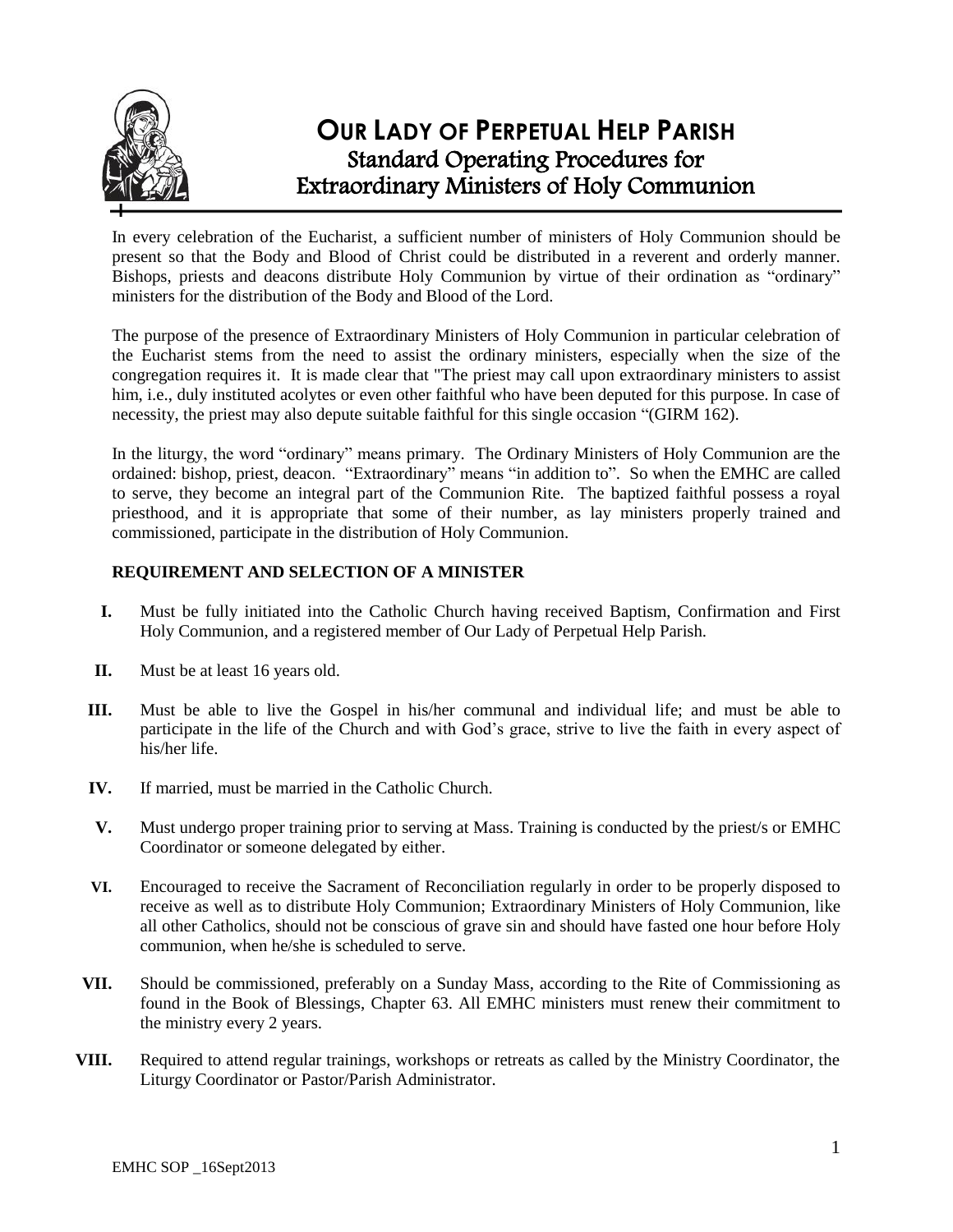#### **PRE-MASS PREPARATION**

- **1.** The Extraordinary Ministers of Holy Communion (EMHC) schedule is available by the church hospitality room and on the parish website [www.olphewabeach.org](http://www.olphewabeach.org/) (click on "News" and under the "Schedules" heading click on "Extraordinary Ministers of Holy Communion")
- **2.** To accomplish properly the monthly schedule, all EMHC are required to notify the Ministry Coordinator, at least about their unavailability for the new month, so the Ministry Coordinator could make the necessary adjustments to the regular schedule and accommodate personal schedules (i.e. vacation time, sick, serving another ministry, etc.).
- **3.** All EMHC are responsible to be physically present at their scheduled time. If unable to attend, the said EMHC is responsible to obtain a replacement and in informing the Team Leader.
- **4.** All EMHC should arrive 15 minutes before the Mass. Upon arrival the check Hospitality Room, confirm presence and the availability to serve as scheduled by informing the Team Leader.
- **5.** All EMHC assigned to serve at a specific Mass are to sit at the seats right behind the altar servers.
- **6.** According to GIRM #339, EMHC are asked to dress respectfully for this ministry by wearing "appropriate and dignified clothing."

#### **MASS RESPONSIBILITIES**

Extraordinary Ministers of Holy Communion should in every way demonstrate their reverence to the Holy Eucharist, that they truly believe that this is not just bread and wine, but the very Body and Blood of the risen Lord. EMHC express their deep faith and sense of God's presence in their manner of dress, in their reverent silence, their grace-filled movement, and their care of the Sacred Species, all of which are observed by the people and by the Lord. All EMHC should participate actively in the prayers and responses of the Mass.

#### **Preparation of the Altar**

- **1.** The altar is a symbol of Christ as the consecration of the bread into the Most Holy Body and wine into the Most Precious Blood occurs. All EMHC are to venerate the altar by bowing to it (not to the cross) before leaving the sanctuary, and when passing in front of the altar. Unless the tabernacle is situated at the sanctuary then all EMHC are to genuflect (with the right knee) before and after the Mass.
- **2.** After the sign of peace, the EMHC serving at the Mass line up at foot of the sanctuary, in front of the seats of the Altar Servers.
- **3.** After the celebrants and the deacon/s have drank the Most Precious Blood, the EMHC process to the front of the sanctuary and then take the first step of the sanctuary. At this time, EMHC are asked to maintain reverent silence to prepare themselves to receive the Body and Blood of Christ. ( $\bf{B}$  = Ministers of the Blood;  $H =$  Ministers of the Hosts)

*See illustration:*

ALTAR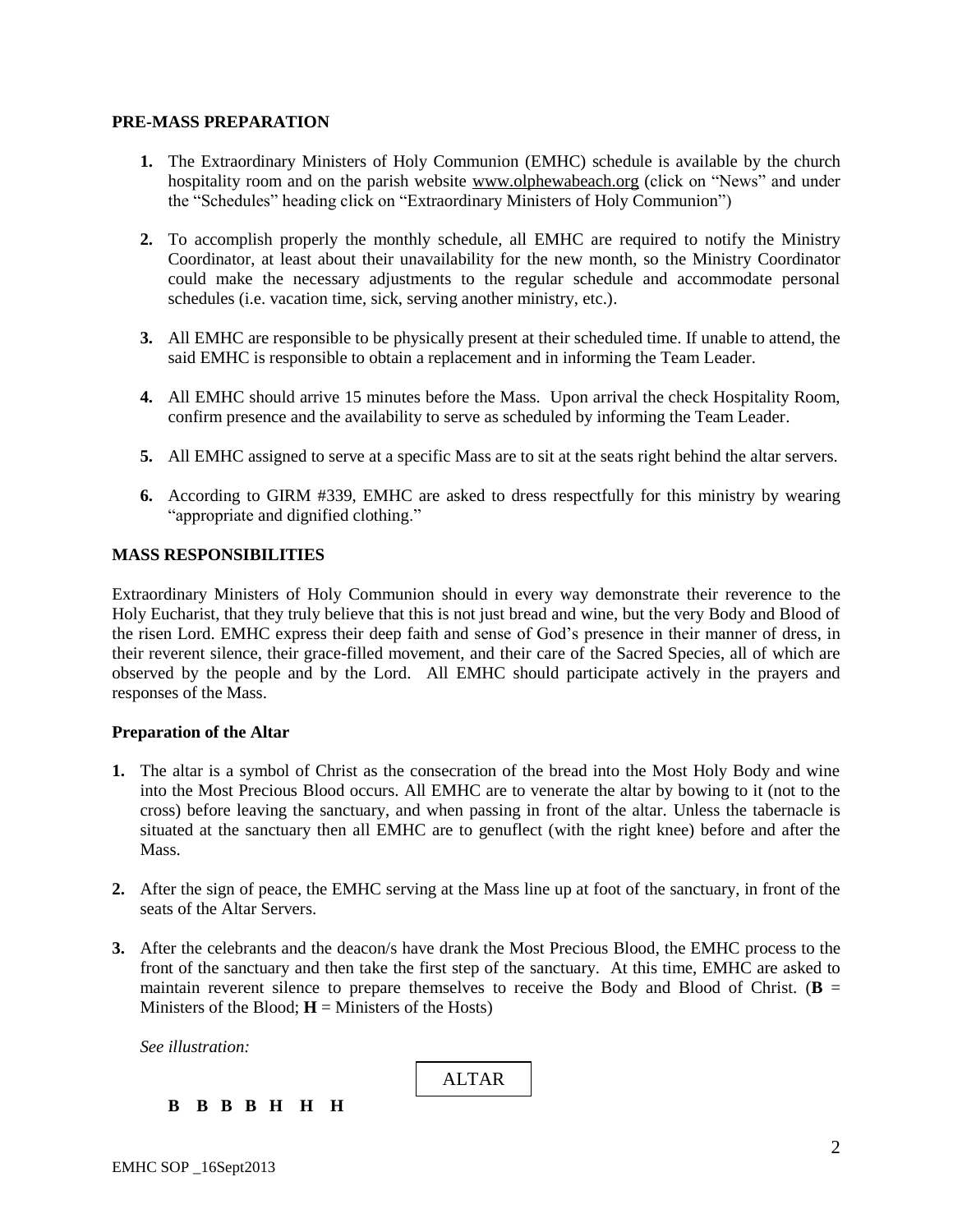- **4.** If a deacon or additional concelebrants are present, the Team Leader must adjust the number of EMHC to serve at Mass before Mass begins. The ordinary ministers always take precedence in the distribution of Holy Communion at Mass. The priests always distribute the Most Holy Body while the deacons always distribute the Most Precious Blood.
- **5.** All EMHC must be aware of number of the ordinary ministers present at the sanctuary and must be prepared to step in or step down to serve without causing disruption. Usually coordination is done before the start of Mass with the presiding priest or the Master of Ceremony, if present, and the Sacristan or Team Leader to establish how many EMHC are needed to assist the ordinary ministers.
- **6.** EMHC do not self-communicate, that is, by taking Holy Communion by himself/herself or passing the ciborium or chalice from person to person (GIRM, 160). If the priest or deacon has forgotten to give the ciborium or chalice to the EMHC, care must be taken to call the attention of the ordinary minister so that the ciborium or chalice must be handed properly. The EMHC should not approach and take the ciborium or chalice from the altar if forgotten.
- **7.** If the whole assembly is not being offered the Precious Blood of Christ, it is not appropriate to offer it to the ministers only. In this case, the EMHC should only receive communion under one species.
- **8.** Be aware where the priest/s and deacon/s position themselves and then adjust accordingly. For example, if you are standing on the left side move towards left side without having to cross over. (see the following sample diagram: **+** stand for the priest celebrant)



- **9.** All EMHC should show the greatest reverence for the Most Holy Eucharist in demeanor, attire, and the manner in which you handle and distribute the Body and the Blood of Jesus.
- **10.** For the distribution of the Body of Christ, the Minister holds up the Host and says to the communicant, "The Body of Christ." Wait for the communicant to respond with "Amen." If the communicant fails to respond, say "Amen" for them. EMHC should create communication with the communicant via eye contact. Do not alter or add to the words. Place the Host reverently on the hands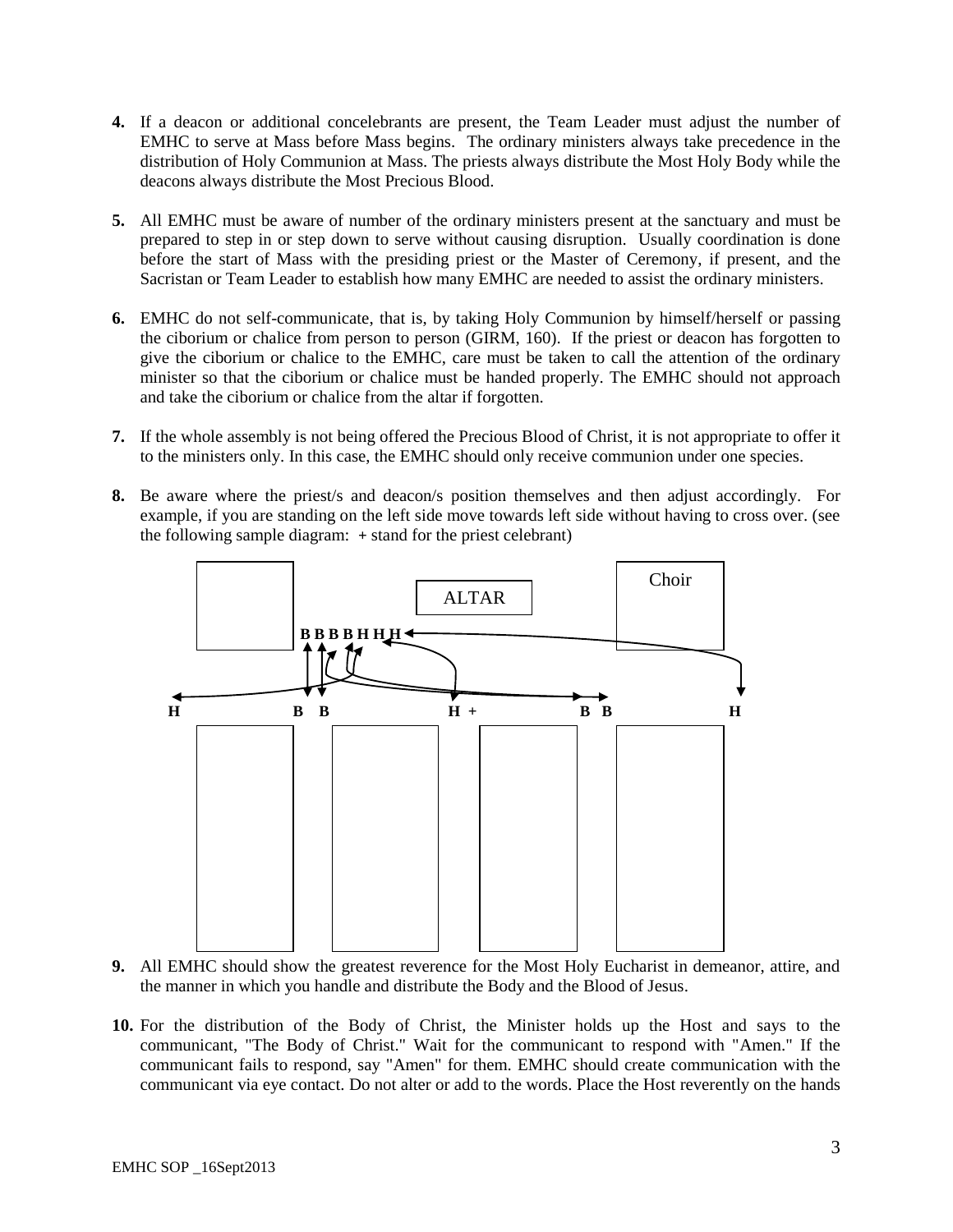or on the tongue of the communicant. If you observe someone particularly children not consuming the Host immediately please say "please put the Host in your mouth" or some similar statement.

- **11.** If families especially parents with small children come up for communion, and the EMHC is in doubt if such child could receive Holy Communion, ask the parent if their child has received their First Holy Communion.
- **12.** For the distribution of the Precious Blood, each minister should offer the Chalice saying, "The Blood of Christ." Wait for the communicant to respond with "Amen." If the communicant fails to respond, say "Amen" for them. Again, EMHC should create communication with the communicant via eye contact. Do not lift up the chalice too high for it might create spillage. Do not alter or add to the words. Pass the Chalice to the communicant, let the person receive the Blood then carefully take the Chalice back. Carefully wipe both sides of the rim of the Chalice with the *purificator* and give the Chalice a quarter turn to the next communicant. This action is a matter of both reverence and hygiene.
- **13.** If a communicant approaches the EMHC to receive the Precious Blood with the consecrated host in his/her hand and tries to dip it into the chalice, the EMHC of the Precious Blood should cover the chalice with the *purificator* and asks the communicant to consume the Body of Christ first before receiving the Blood. Dipping the Body into the Blood is a self-communicate act or *intinction* and should not be done by a lay minister or one of the Faithful. *Intinction* is only done by the ordained ministers to particular situations.
- **14.** Do not deny communion to anyone.
- **15.** The faithful, who haven't received the Sacrament of the Eucharist, may approach the ordinary and extraordinary ministers with their arms folded across their chest. This is a sign to the ministers that he/she cannot receive communion. In this case, the EMHC minister may give the Blessing of Christ to any child or any adult who comes forward with this gesture. The EMHC may offer a simple Sign of the Cross on the communicant's forehead without any words.
- **16.** If EMHC is already finished distributing Holy Communion at his/her assigned area, he/she may assist the other ministers. If the communicant is elderly or disabled than the EMHC moves toward the said communicant; if the communicant is short in stature, then the EMHC bend accordingly to properly distribute the Holy Communion.
- **17.** After Holy Communion, all EMHC of the Holy Blood are to return the chalices to the credence table. If there are any remains of the Precious Blood, the EMHC is to consume it at the credence table. If he/she cannot consume the rest of the Precious Blood, EMHC may ask the deacon, priest, Master of Ceremony or another EMHC to consume the rest. The EMHC take their proper seats after doing their ministry.
- **18.** Ministers of the Hosts place their plate on the *corporal* by the altar, bow to the altar and then return to their seats. The priest gives the *Ciborium* to the Sacristan, or deacon who returns the same to the tabernacle. EMHC are not to empty the remnants or the unused consecrated Hosts into the ciborium with the reserved Hosts. This is for the ordained ministers to do.
- **19.** The deacon, priests or an instituted acolyte purify the sacred vessels after communion at the credence table. After purifying, the sacred vessels remain at the credence table until after the Mass.